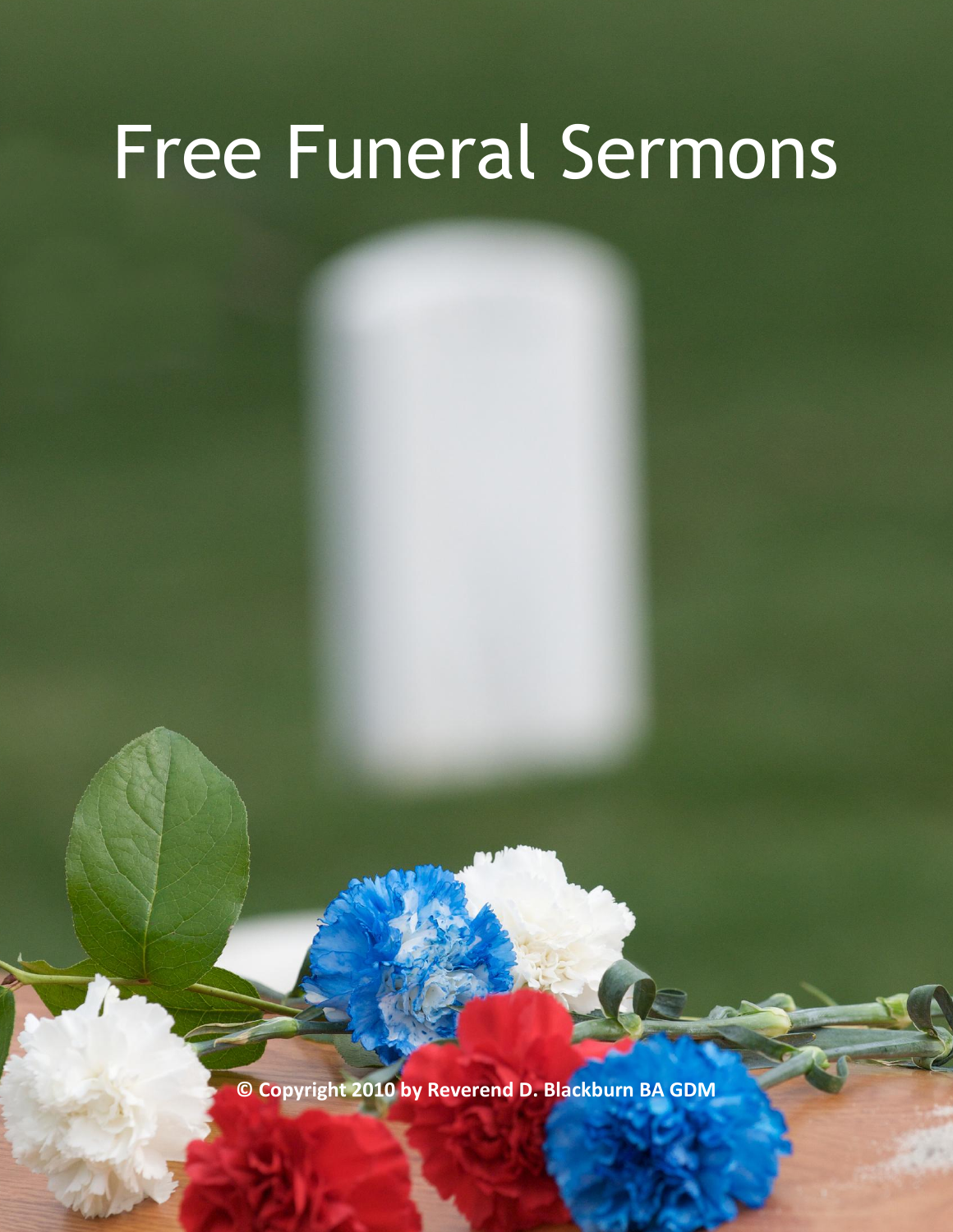# **Legal Matters**

<span id="page-1-0"></span>The content of these funeral sermons is the property of [www.more-free](http://www.more-free-online-sermons.com/)[online-sermons.com](http://www.more-free-online-sermons.com/) and is protected by international intellectual property laws.

Accordingly, you agree that you will not copy, reproduce, alter, modify, create derivative works, or publicly display any content (except for your own non-commercial use in your church) from these sermons.

The content of these sermons is provided for your personal use and it may not be used for any commercial purposes. If you wish to use any portion of this article for commercial purposes, please contact [www.more-free](http://www.more-free-online-sermons.com/)[online-sermons.com](http://www.more-free-online-sermons.com/) for more information.

Any use of content that infringes upon [www.more-free-online](http://www.more-free-online-sermons.com/)[sermons.com](http://www.more-free-online-sermons.com/) intellectual property rights will be considered a legal violation and [www.more-free-online-sermons.com](http://www.more-free-online-sermons.com/) shall have the right to take appropriate civil and criminal legal action.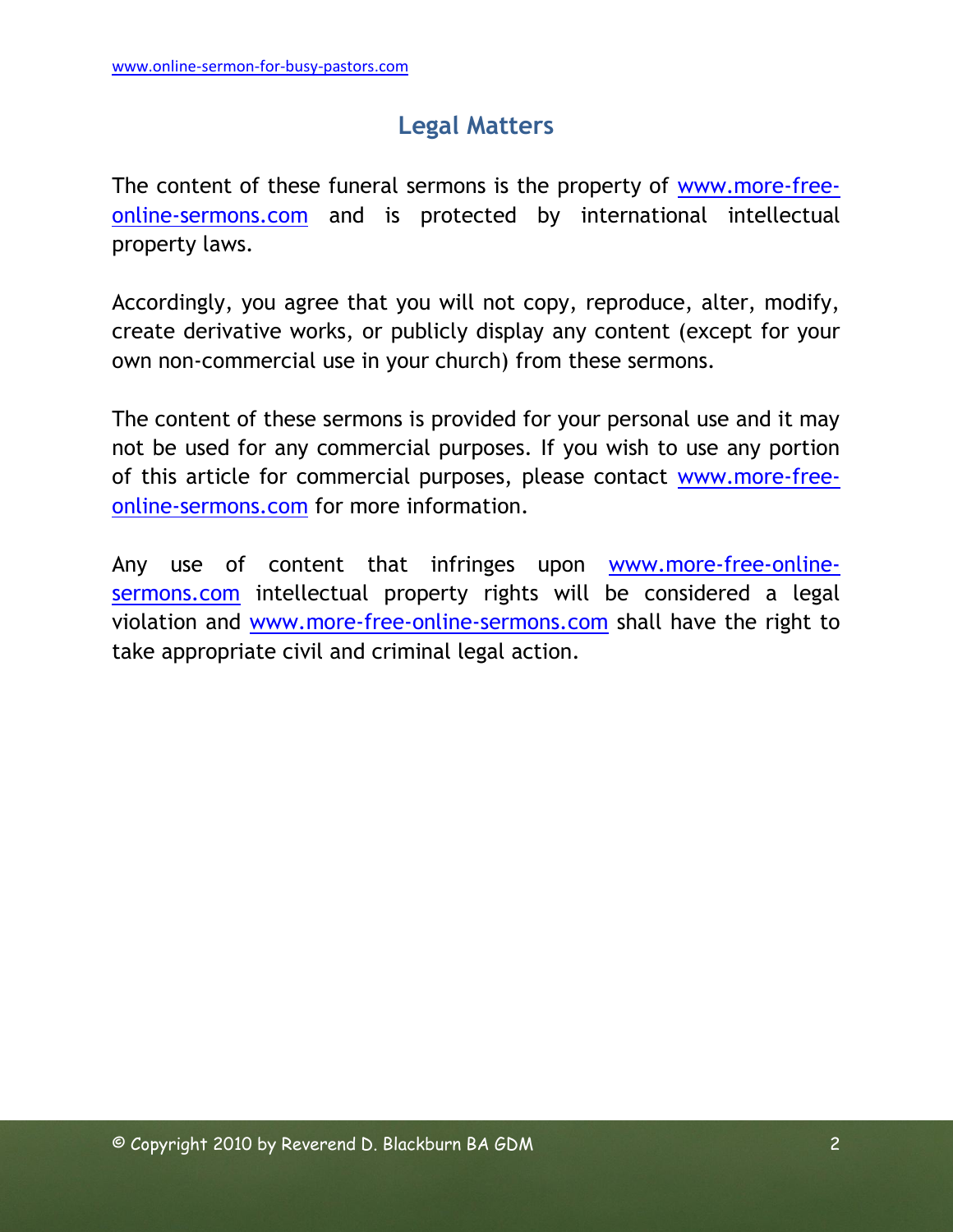## **Table of Contents**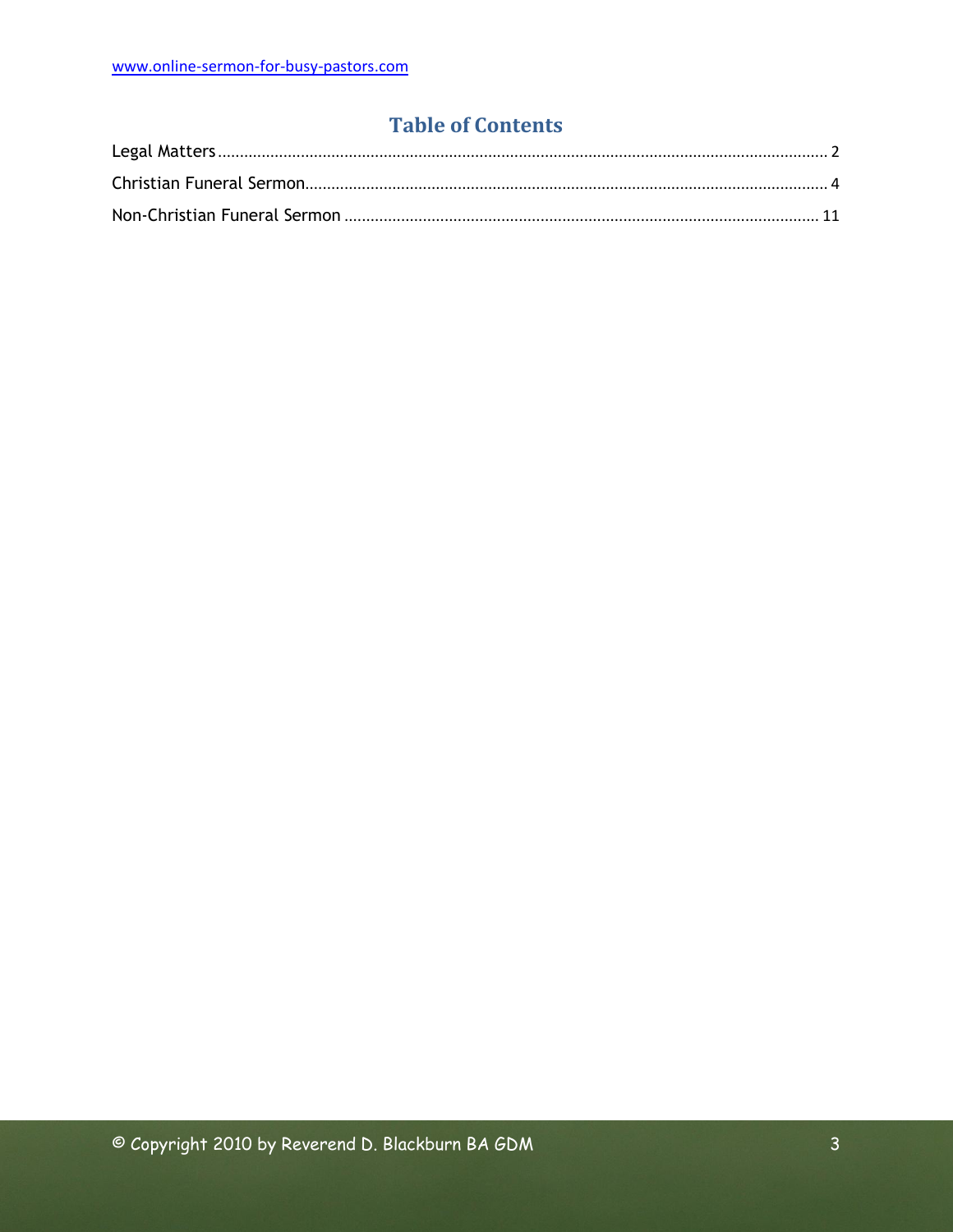# **Christian Funeral Sermon**

#### <span id="page-3-0"></span>**Welcome:**

We gather here this afternoon with the desire to say goodbye to John. When we lose a loved one, there is grief, there is sorrow, and there is sadness. However, today there is also rejoicing.

You see, John was a Christian. In fact, John had been a Christian for many, many years. John knew that death was not the end but only a change of place.

As Jesus Himself said to His disciples, "Let not your heart be troubled; you believe in God, believe also in Me. In My Father"s house are many mansions; if it were not so, I would have told you. I go to prepare a place for you, And if I go and prepare a place for you, I will come again and receive you to Myself; that where I am, there you may be also" (John 14:1-3).

Death for a person who has accepted Jesus Christ as their Savior and Lord is simply a translation from the limitations of earth to the freedoms of eternity with Jesus Christ in heaven.

John is with His Lord in heaven. And because of this we can rejoice. Yes, there is a sense of sadness with John"s parting but overall we rejoice because he is in heaven with the Lord Jesus Christ.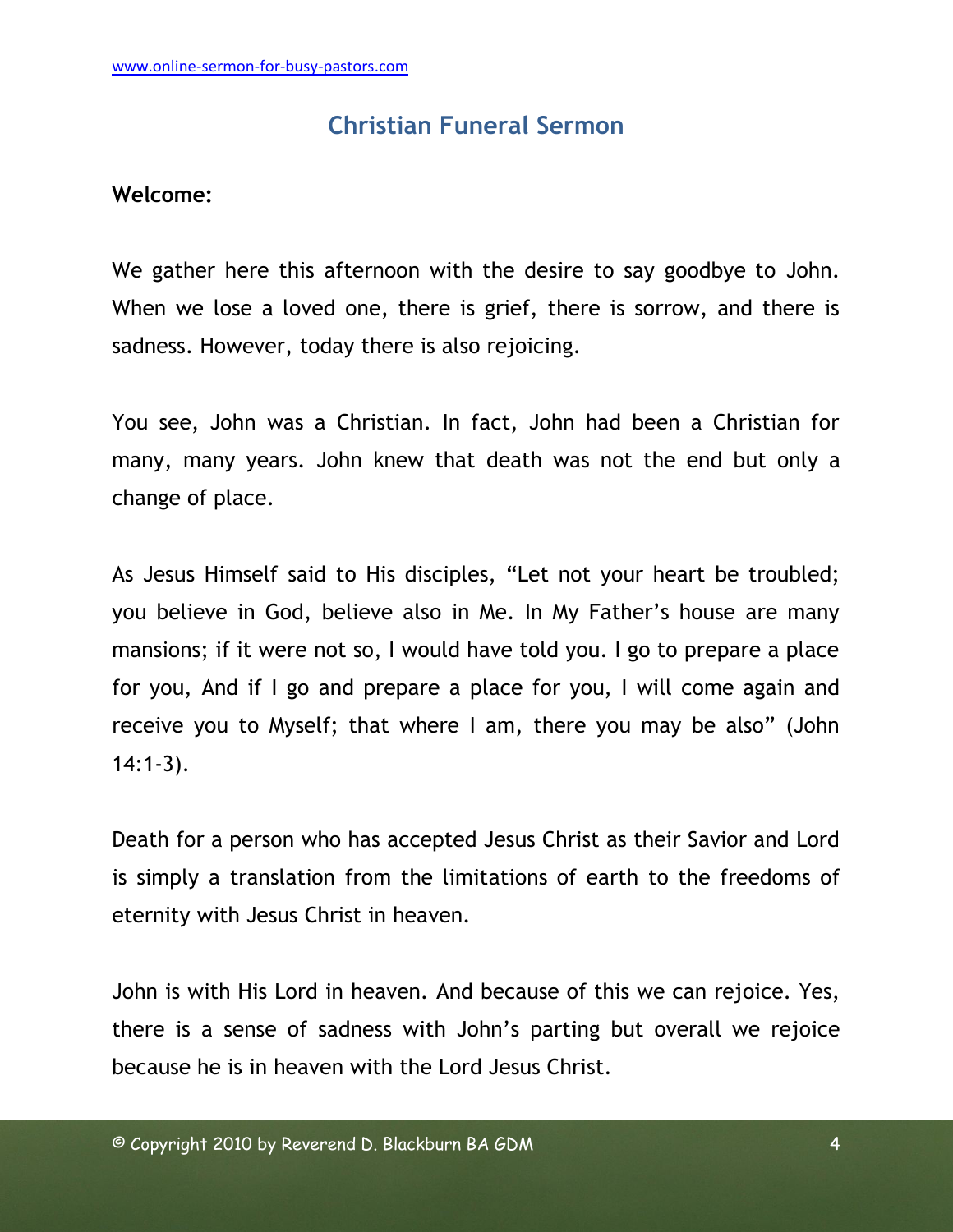I think of that wonderful verse of Scripture which says: "To be absent from the body is to be present with the Lord" (2 Corinthians 5:8).

As I speak, John is in the presence of the Lord - no more pain, no more suffering. He is with the Lord Jesus Christ in heaven.

So this afternoon the family wants you to celebrate John"s life (he lived a long life on this earth) and the family wants you to cherish the memories you have of him. To me John was a gently, God-fearing man. And his life reflected God"s presence.

#### **Prayer:**

With that in mind, let's pray.

Heavenly Father, we are going to miss John but Father we know that he is in a better place. We thank you for his life and his love for you. Father, we know that he trusted you in life and in death. Father, we give you thanks for him now. Father, we pray for his wife and his family. We think of all those happy memories we have of John. May we cherish those memories as we reflect upon his life today! Father, we pray in Jesus name.

#### **Song:**

John enjoyed singing, especially singing praise to God.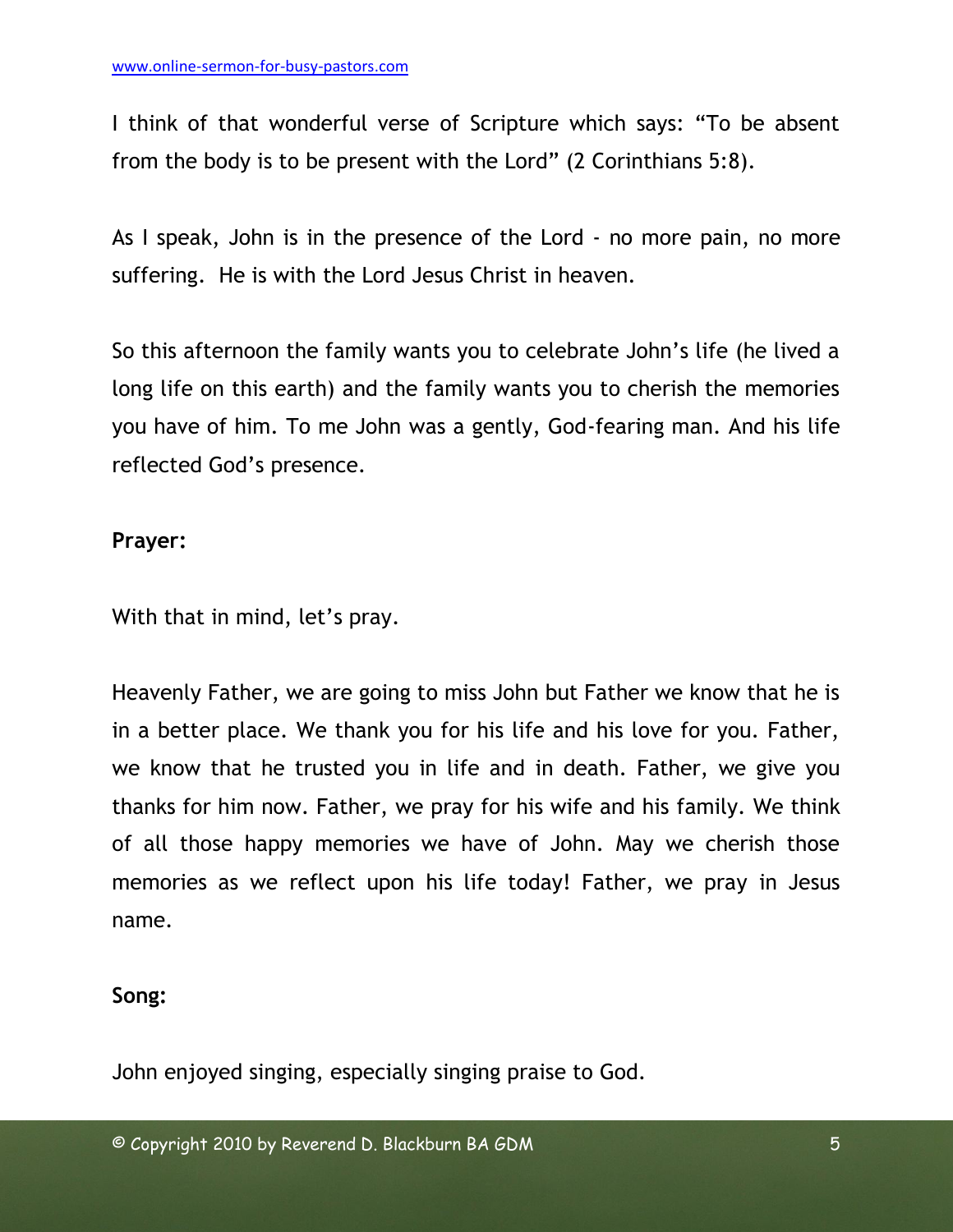One hymn all Christians love to sing is *Amazing Grace.*

So, let's stand together and sing this wonderful song that speaks of God's grace and protection, not only in life but also in death.

Look at the word in verses three and four.

Through many dangers, toils and snare I have already come. "Tis grace has brought me safe thus far and Grace will lead me home. What a wonderful promise!

When we've been there ten thousand years bright shining as the sun, we"ve no less days to sing God"s praise than when we first begun.

#### **Eulogy:**

The eulogy will be shared with us by John"s sons.

**Prayer for John's life and Family:** Rev. J. Jones

**Bible Reading:**

2 Corinthians 5:1-10; John 14:1-6

**Hymn:**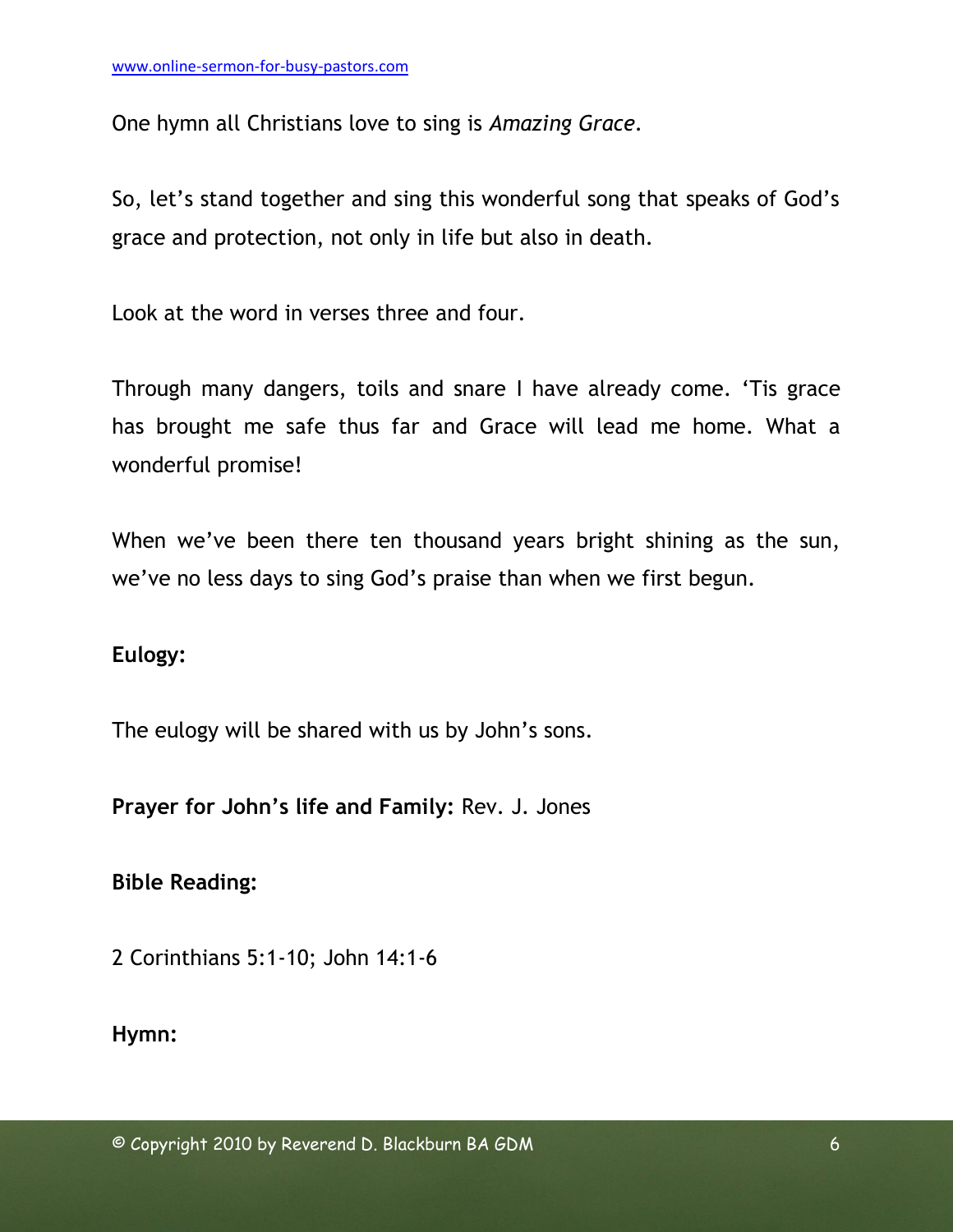#### *Father, hear the prayer we offer*

#### **Sharing Time:**

If you want to share anything about John, I want to give you that opportunity now - it maybe just a word or two or a poem that reflects your feelings at this time of John"s passing. Please feel free to share if you wish.

#### **Message:**

I want to take a little of your time to reflect upon John"s faith in God. As John approached death, he knew that his life was in God"s hand. John was confident of this very thing. Whatever happened, his life was in God"s hands. Usually, facing death most people are fearful; however, John was peaceful because he was confident that his life was in the Lord"s hands whatever happened.

You know, John"s confidence came from knowing God in a real and wonderful way.

John didn"t just know about God. John knew God in a personal way. John knew God in an intimate way.

How did John know God in a personal way? Well, he simply trusted the words of Jesus, which said, "I am the way, the truth, and the life. No one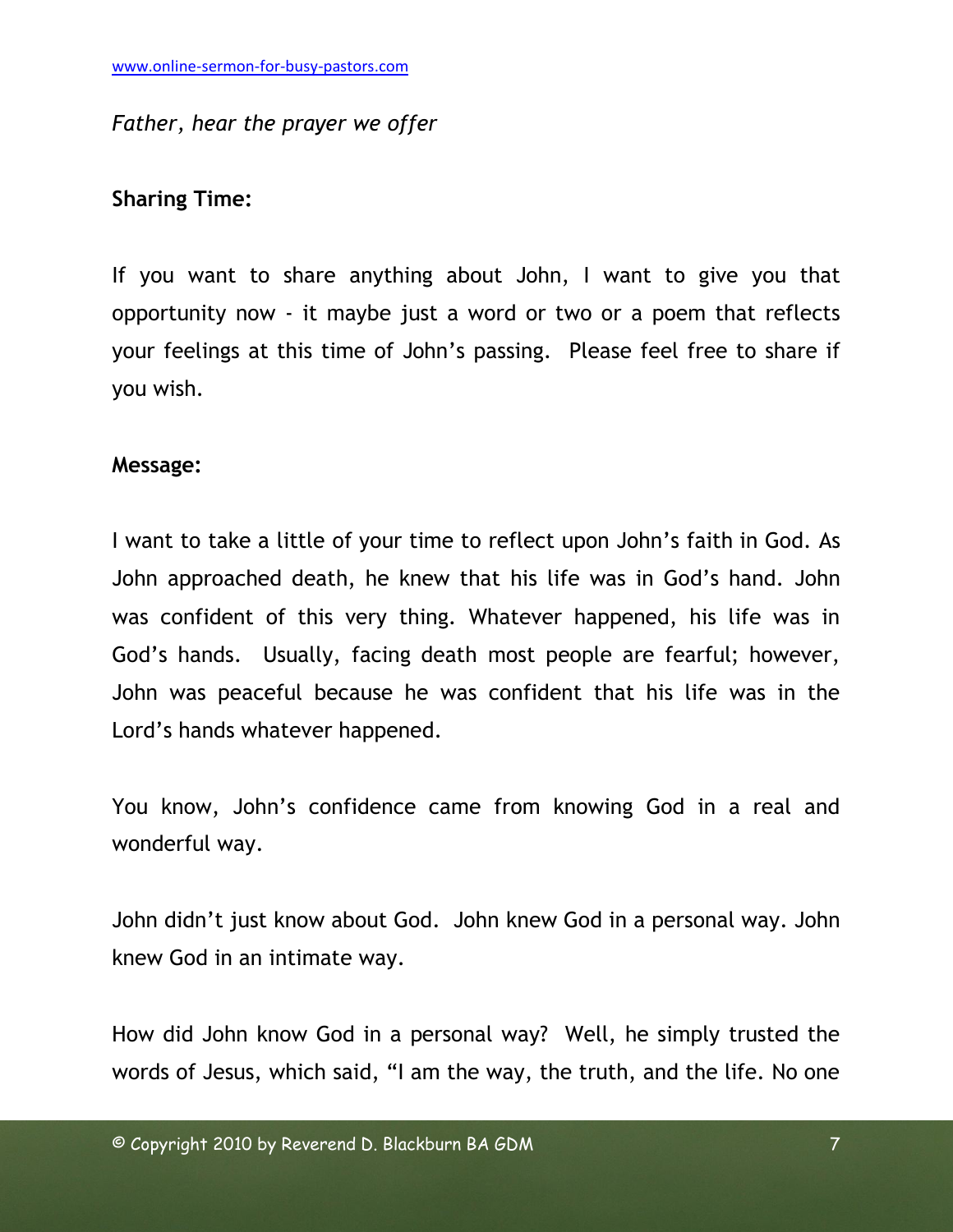come to the Father except through Me" (John 14:6).

You see, John believed those words of Jesus and he accepted Jesus Christ as the way, the truth, and the life. In fact, John lived out his life believing in Jesus Christ as the way, the truth, and the life.

Whatever happened, John knew he was in the Lord"s hands.

In many ways, John had prepared for this day. He knew with confidence that to be absent from the body is to be present with the Lord (2 Cor. 5:8).

Without a doubt, John"s Christian faith was reflected in the way he faced his last days here on earth. But let me say this, John also knew that death was not the end. Yes, death was the end of his earthly existence, but not his eternal existence. John knew he was bound for heaven.

You know, sometimes we have this vague picture of heaven. But eternal heaven is not some vague, fanciful thought that man has made up in his mind. No, the Bible paints a clear picture of eternal heaven. Let me read some verses of Scripture from Revelation 21:1-8.

#### **Notice, eternal heaven is a real place**

There are two qualities about eternal heaven that are reassuring.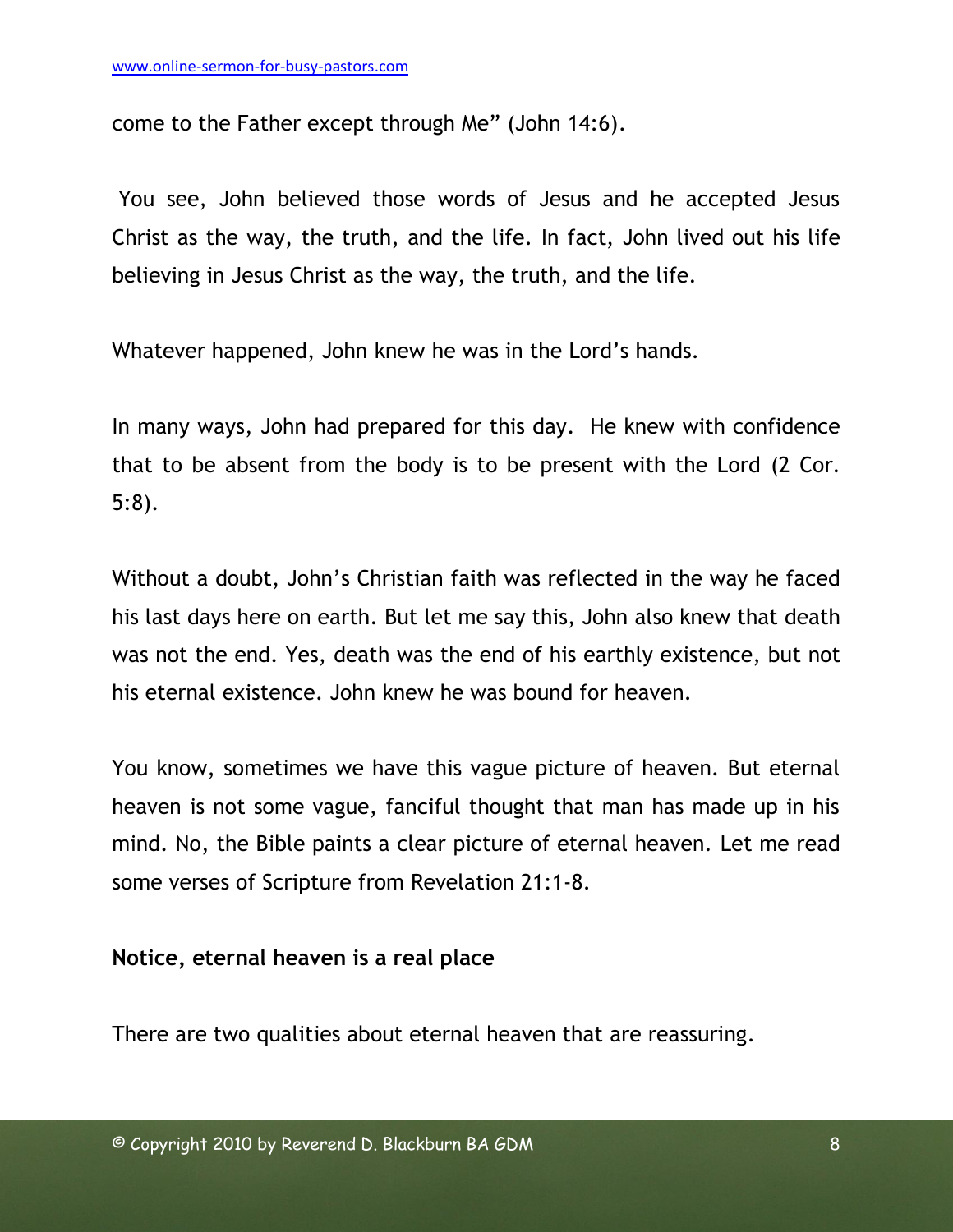1. Eternal Heaven is a new place.

Verse 4 says, "And God will wipe away every tear from their eyes; there shall be no more death, nor sorrow, nor crying; and there shall be no more pain, for the former things have passed away."

2. Eternal Heaven is a beautiful place.

Read Rev 21:18-21

3. Eternal Heaven is a populated place.

Verse 3, God is there (Read verse 3) Verse 6, Jesus is there (Read verse 6) Verse 7, Christians are there (Read verse 7)

4. Eternal Heaven is a personal place.

Rev 22:4-5 says, "They (Christians) shall see His face (Jesus" face), and His name shall be on their foreheads...And they shall reign forever and ever with the Lord."

Yes, we are saddened that John has past from our presence, but above all we rejoice because he is in heaven now with the Lord Jesus Christ.

If John's life says one thing to us today, it is this: Don't forget God in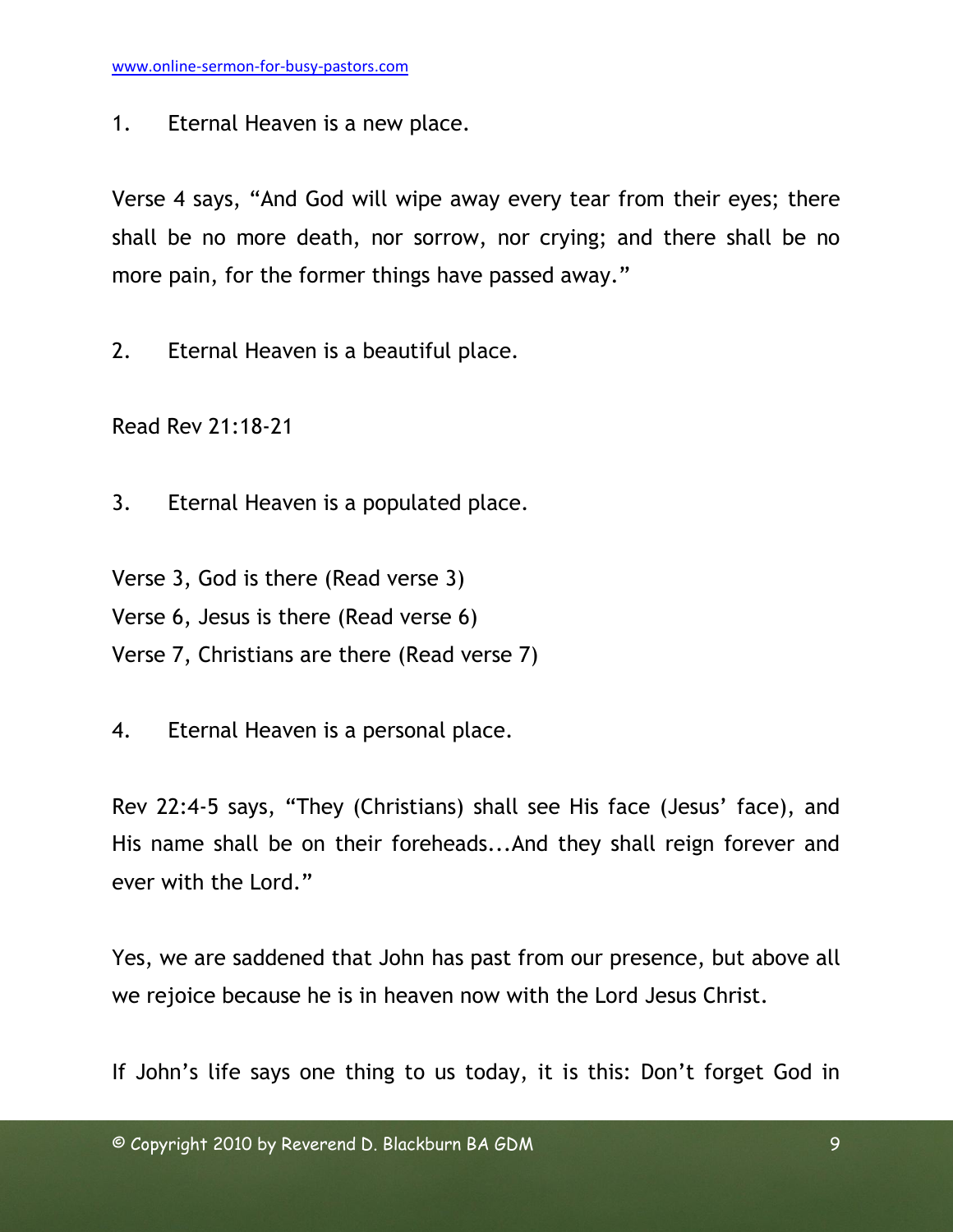your life.

John lived and died trusting Jesus as the way, the truth, and the life. Yes, he has departed and is no longer in our presence, but he is in a better place because of his faith in Jesus Christ.

May we learn from John"s life not to forget God in our lives!

#### **Hymn:**

Dear Lord and Father of mankind.

### **Closing Prayer:**

Father, we thank you again for the life and testimony of John. Father, we thank you for the fond memories that we have of him. Father, may we cherish those memories in the days that lie ahead. Father, we thank you for his faith that reminds us not to forget you in our lives. We pray in Jesus Name. Amen.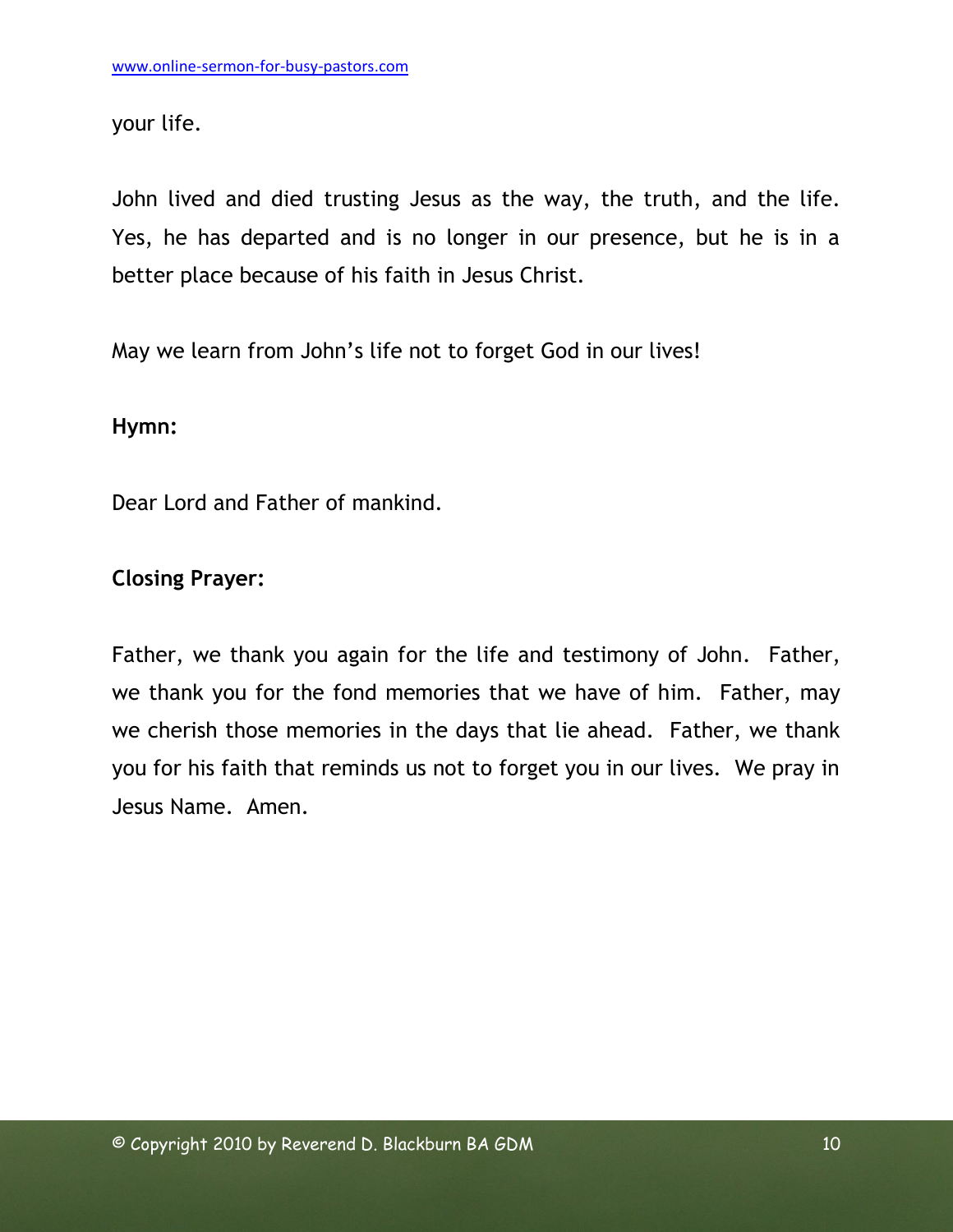# **Non-Christian Funeral Sermon**

#### <span id="page-10-0"></span>**Welcome:**

On behalf of Jane"s children and their families and also the Smith family, I thank you for coming and showing your care and compassion as we gather together this day to lay to rest with dignity, the body, the outer shell of Jane Jones who passed away quietly and peacefully on October 16, 2006.

When we lose a loved one, there is grief, there is sorrow, and there is sadness. So, we come together today to share the sorrow and sadness of those who mourn and to offer them our love, support, and comfort.

Jane was born on February 29, 1941 in a mining village in England called Smithville. She was the 6th child to John and Joan Smith. She came to Australia with her family in 1951 and settled firstly at Jonesville and later moved to the North Coast area. Jane met her husband, Jason, in Granville and they married in 1960. They had five children.

They lived most of their married life at Granville near Turnsville until Jason"s sudden death after which Jane moved to Johnsville. It was at Johnsville where Jane lived her final days.

During the week, Jane"s son was telling me that his mother was a keen gardener and that she loved knitting and crochet. Moreover, she was always willing to help when possible and usually did not hold a grudge—a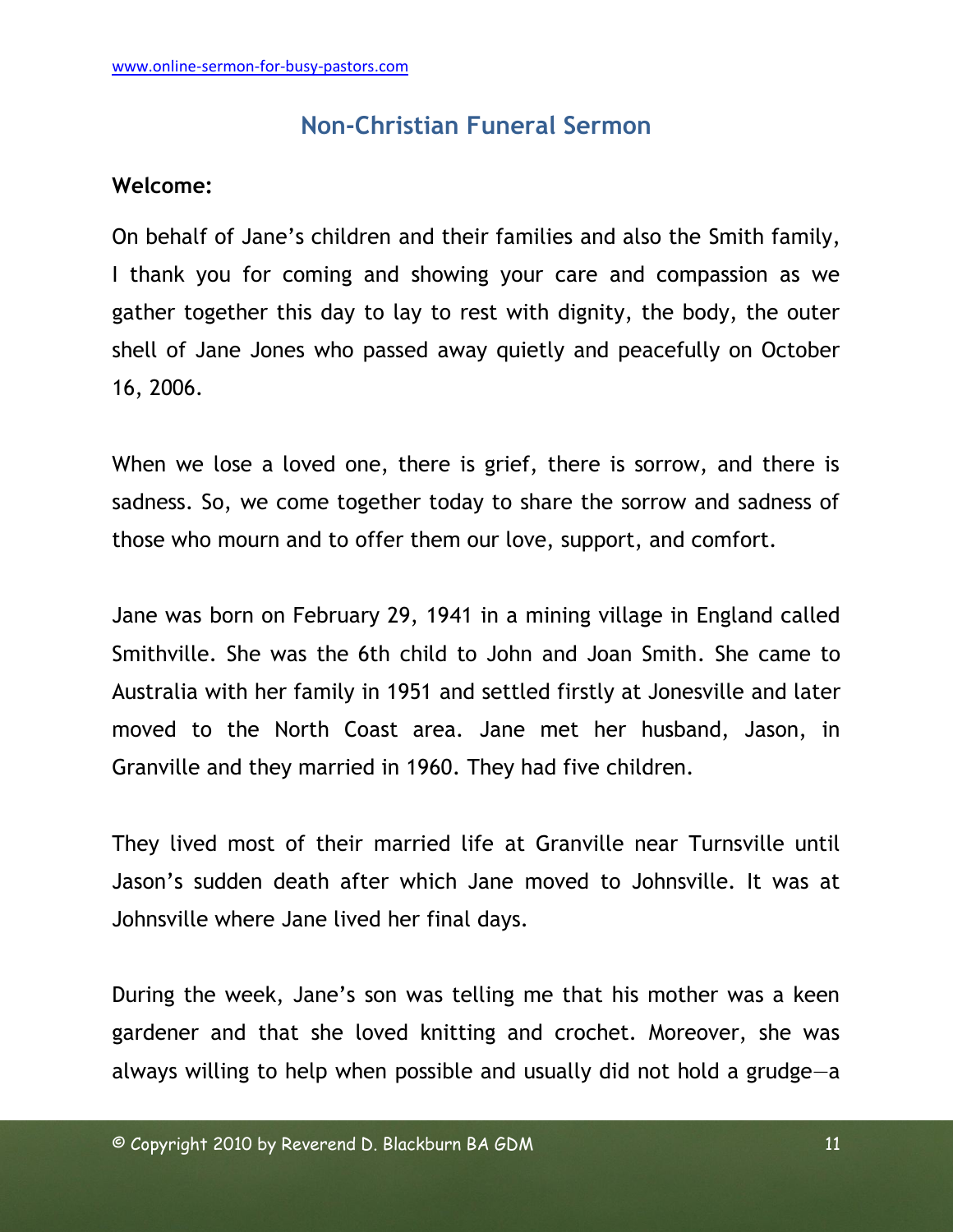good quality to have. It"s amazing the things we remember when we reflect upon someone's life.

Today we want to take some time to reflect upon the life of Jane Jones. As we do this, let's cherish those memories we have of Jane as we say our goodbyes to her today.

### **Eulogy:**

I invite Tony Smith to share with us the Eulogy for Jane Jones.

#### **A Few Words:**

I now invite Sean Davis to share a few words in memory of Jane.

#### **A Message In A Poem:**

As I discussed the funeral service with Jane"s son, he asked me to read a poem that in some ways reflected Jane"s wishes for her funeral service.

When I come to the end of the road And the sun has set for me I want no rites in a gloom filled room: Why cry for a soul set free!

Miss me a little—but not too long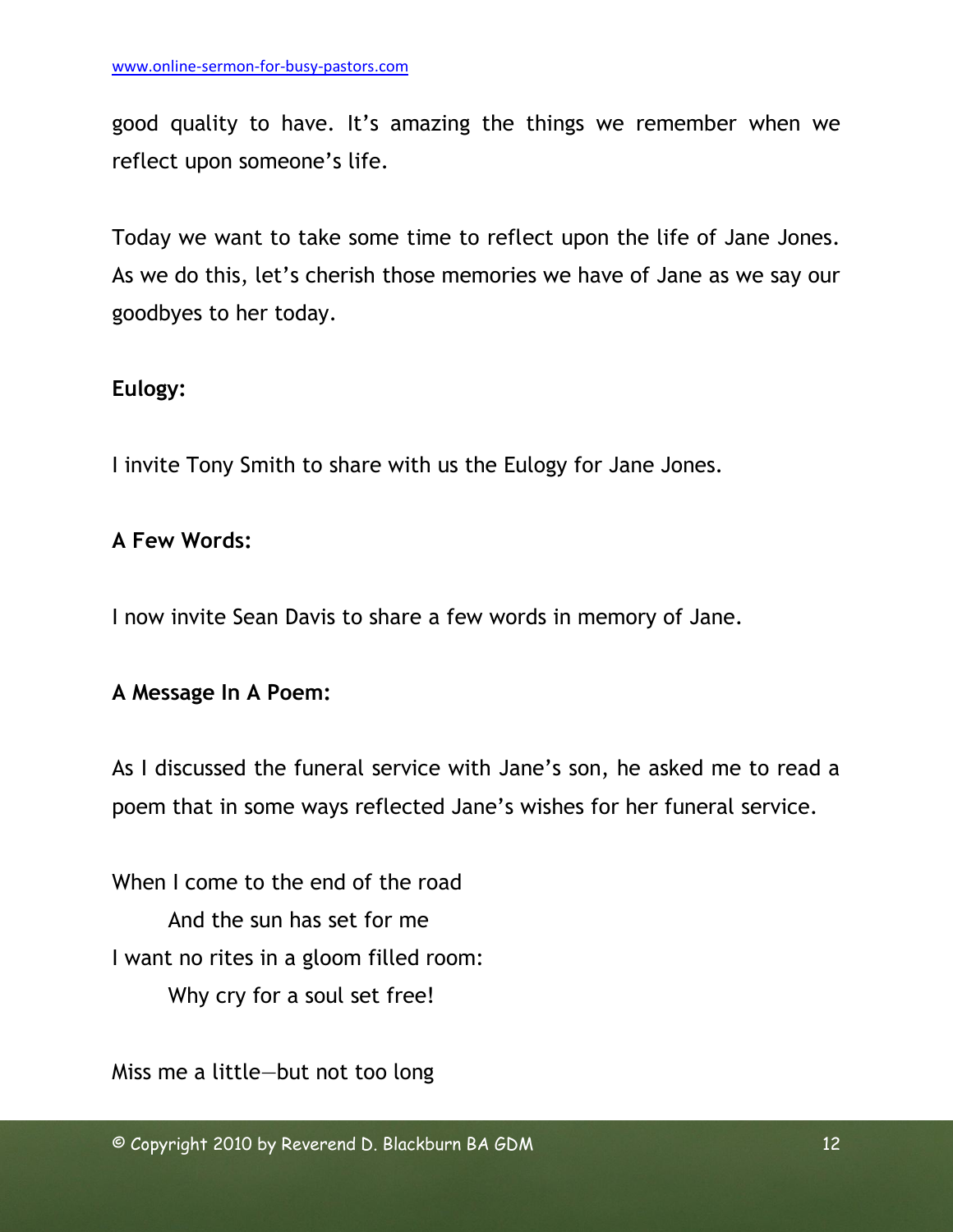And not with your head bowed low: Remember the love that we once shared Miss me—but let me Go!

For this is a journey we all must take And each must go alone; It's all a part of the Master's plan A step on the road to home.

When you are lonely and sick of heart Go to the friends we know And bury your sorrows in doing good deeds Miss me—But let me go*. (Author Unknown)*

I want you to notice for a moment the third stanza of that poem.

For this is a journey we all must take And each must go alone; It's all a part of the Master's plan A step on the road to home.

It says, "Death is a journey we all must take." You know, we seldom think about this part of the journey of life. In fact, we don"t usually talk too much about death. After all, who wants to talk about such a sad subject? And yet, death is part of the journey we all must take.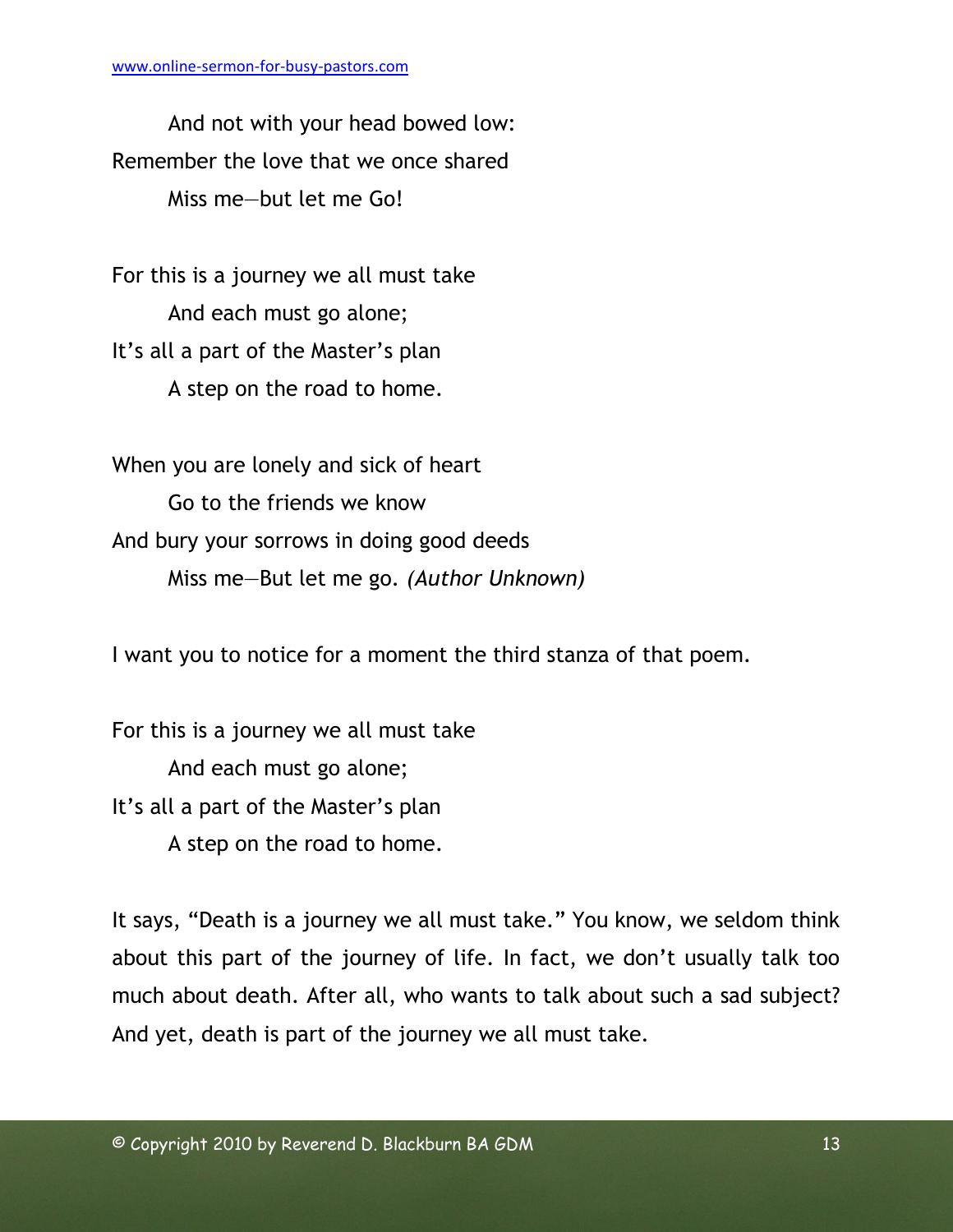You know, when we think about death, there is a question that often confronts us.

## **What's the point of life when it ends in death?**

I don't know if that confronts you. It confronts me. As a minister of God's word, I find that people are often confronted by that question when a loved one passes away.

### **What's the point of life when it ends in death?**

Let me take you back to the third stanza of that poem I read to you.

It says…

For this is a journey we all must take And each must go alone; It"s all a part of the Master"s plan A step on the road to home.

You know, this poem gives us an insight into what happens when we die. It says God has a plan and it involves heaven. We may not talk much about death. In fact, in our society we fear that word so we don"t talk about it. However, we do talk often about heaven. Did you know that God talks about heaven in his book called the Bible? In fact, God talks often about heaven in the Bible.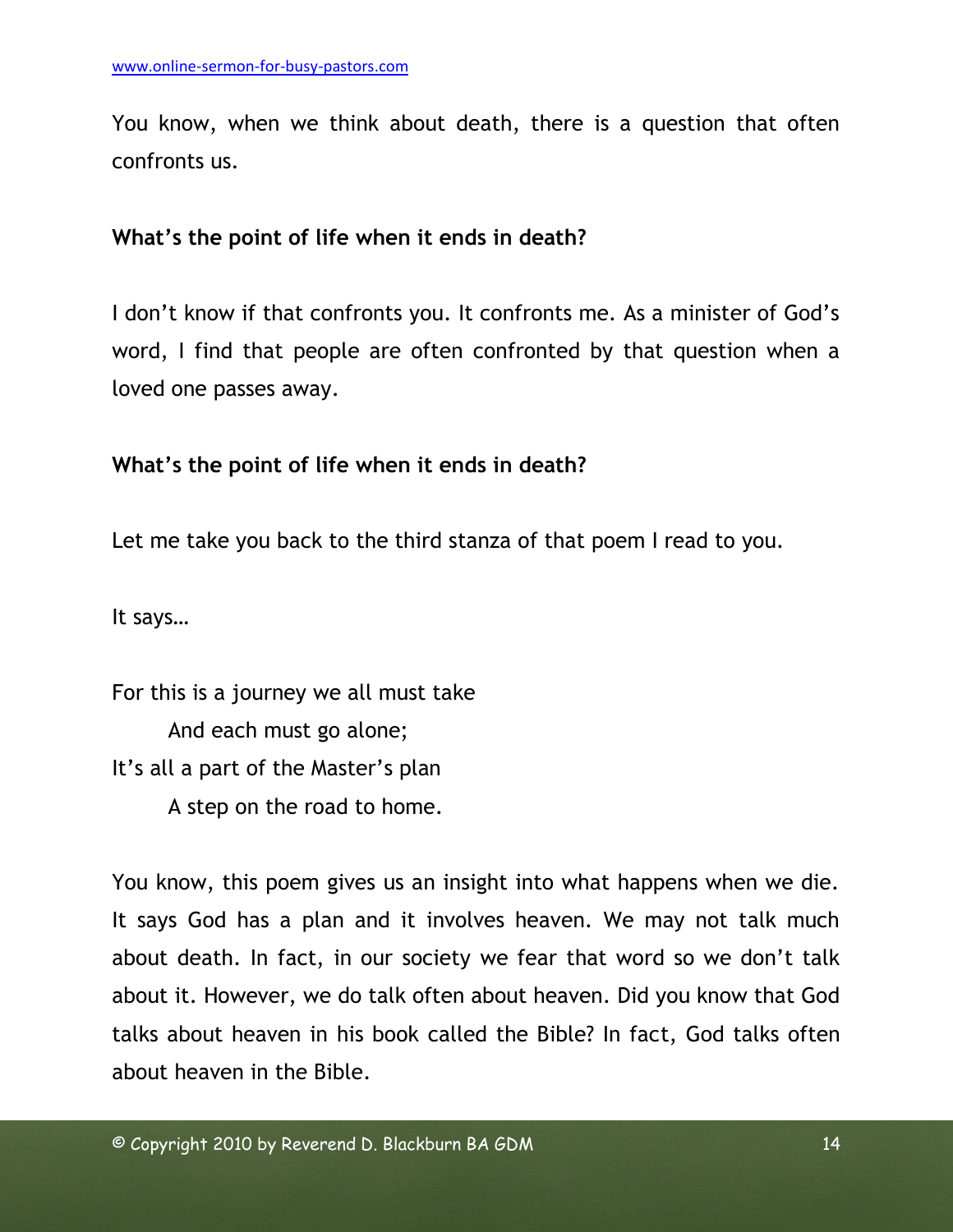For example, God"s son, Jesus Christ, said this: "Let not your heart be troubled; you believe in God, believe also in Me. In My Father"s house are many mansions; if it were not so, I would have told you. I go to prepare a place for you, and if I go and prepare a place for you, I will come again and receive you to Myself; that where I am, there you may be also" (John 14:1-3).

When Jesus said those words about heaven, a man was standing by and his name was Thomas. After thinking on these words about heaven, Thomas said to Jesus: "I don"t know where heaven is and I don"t know how to get there."

You know, that's not unusual. I meet many people who don't know where heaven is or how to get there. But Jesus did not want to leave Thomas in the dark concerning heaven, so Jesus said to Thomas, "I am the way, the truth, and the life" (John 14:6).

In other words, Jesus is the way to heaven. When we choose Jesus as the way, the truth, and the life, God rewards us with a home in heaven when we die. However, we must reach out to God and choose Jesus as the way to heaven.

You know, as death approaches, I find that people often reach out to God and make their peace with Him. I pray that Jane has reached out to God and made her peace with Him.